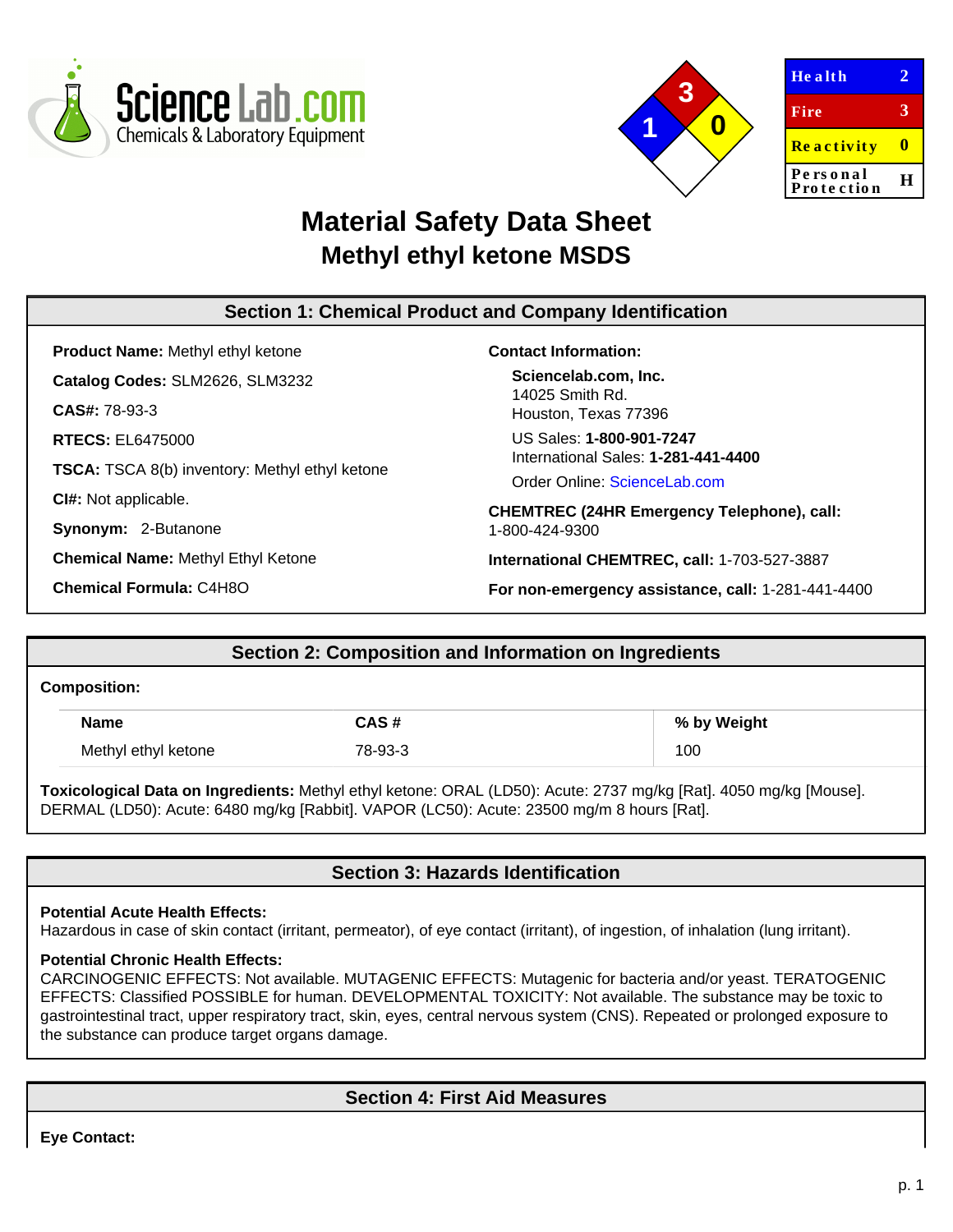Check for and remove any contact lenses. Immediately flush eyes with running water for at least 15 minutes, keeping eyelids open. Cold water may be used. Get medical attention.

#### **Skin Contact:**

In case of contact, immediately flush skin with plenty of water. Cover the irritated skin with an emollient. Remove contaminated clothing and shoes. Cold water may be used.Wash clothing before reuse. Thoroughly clean shoes before reuse. Get medical attention.

### **Serious Skin Contact:**

Wash with a disinfectant soap and cover the contaminated skin with an anti-bacterial cream. Seek medical attention.

#### **Inhalation:**

If inhaled, remove to fresh air. If not breathing, give artificial respiration. If breathing is difficult, give oxygen. Get medical attention.

#### **Serious Inhalation:**

Evacuate the victim to a safe area as soon as possible. Loosen tight clothing such as a collar, tie, belt or waistband. If breathing is difficult, administer oxygen. If the victim is not breathing, perform mouth-to-mouth resuscitation. Seek medical attention.

#### **Ingestion:**

Do NOT induce vomiting unless directed to do so by medical personnel. Never give anything by mouth to an unconscious person. Loosen tight clothing such as a collar, tie, belt or waistband. Get medical attention if symptoms appear.

#### **Serious Ingestion:** Not available.

# **Section 5: Fire and Explosion Data**

**Flammability of the Product:** Flammable.

**Auto-Ignition Temperature:** 404°C (759.2°F)

**Flash Points:** CLOSED CUP: -9°C (15.8°F). OPEN CUP: -5.5556°C (22°F) (Tag).

**Flammable Limits:** LOWER: 1.8% UPPER: 10%

**Products of Combustion:** These products are carbon oxides (CO, CO2).

**Fire Hazards in Presence of Various Substances:** Highly flammable in presence of open flames and sparks, of heat.

#### **Explosion Hazards in Presence of Various Substances:**

Risks of explosion of the product in presence of mechanical impact: Not available. Risks of explosion of the product in presence of static discharge: Not available. Explosive in presence of oxidizing materials, of acids.

#### **Fire Fighting Media and Instructions:**

Flammable liquid, soluble or dispersed in water. SMALL FIRE: Use DRY chemical powder. LARGE FIRE: Use alcohol foam, water spray or fog.

#### **Special Remarks on Fire Hazards:**

Ignition on contact with potassium t-butoxide. Vapor may cause a flash fire

### **Special Remarks on Explosion Hazards:**

Reaction with Hydrogen Peroxide + nitric acid forms heat and shock-sensitive explosive product. Mixture with 2-propanol will produce explosive peroxides during storage.

### **Section 6: Accidental Release Measures**

#### **Small Spill:**

Dilute with water and mop up, or absorb with an inert dry material and place in an appropriate waste disposal container.

#### **Large Spill:**

Flammable liquid. Keep away from heat. Keep away from sources of ignition. Stop leak if without risk. Absorb with DRY earth, sand or other non-combustible material. Do not touch spilled material. Prevent entry into sewers, basements or confined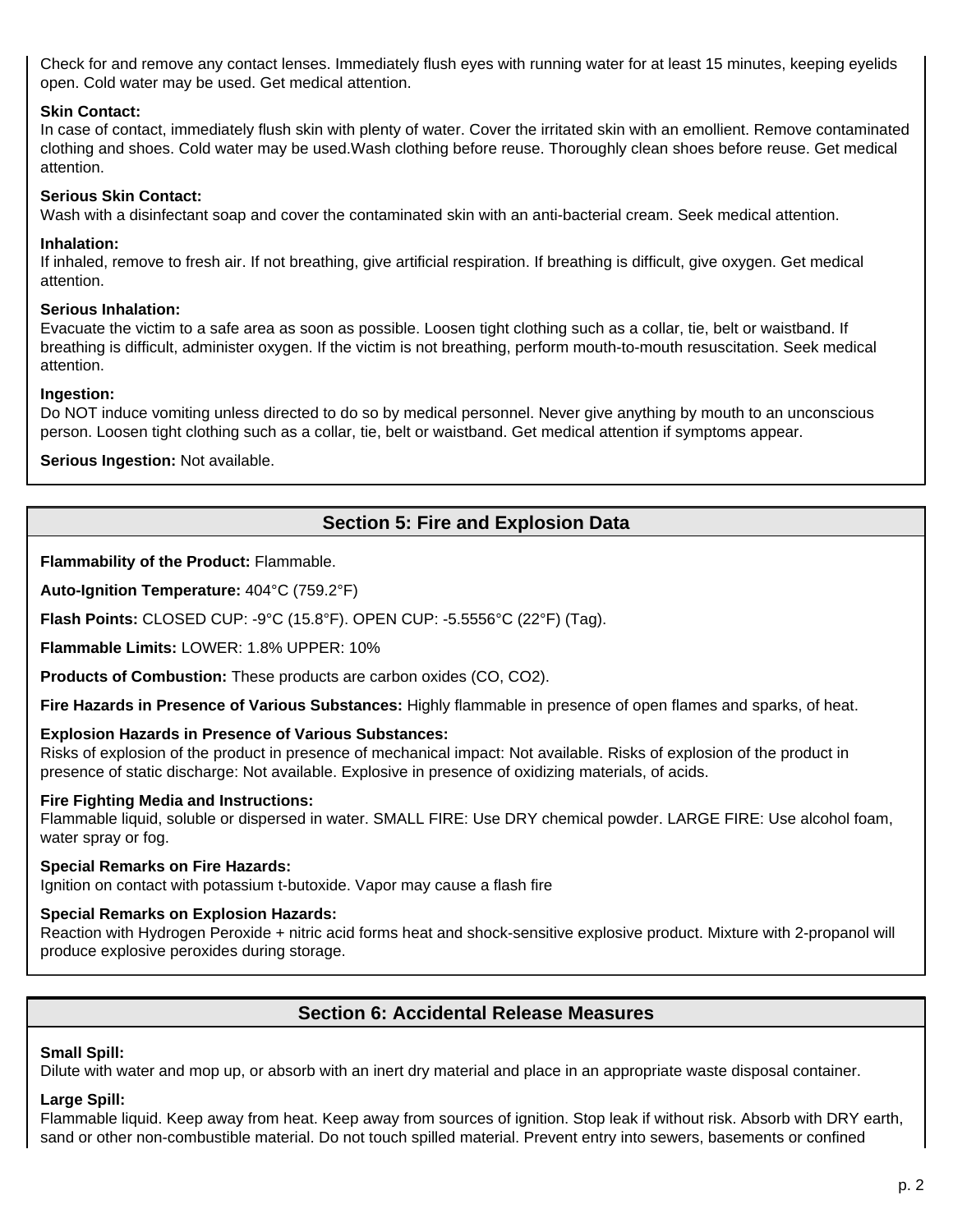areas; dike if needed. Be careful that the product is not present at a concentration level above TLV. Check TLV on the MSDS and with local authorities.

## **Section 7: Handling and Storage**

#### **Precautions:**

Keep locked up.. Keep away from heat. Keep away from sources of ignition. Ground all equipment containing material. Do not ingest. Do not breathe gas/fumes/ vapor/spray. Wear suitable protective clothing. In case of insufficient ventilation, wear suitable respiratory equipment. If ingested, seek medical advice immediately and show the container or the label. Avoid contact with skin and eyes. Keep away from incompatibles such as oxidizing agents, metals, acids, alkalis.

#### **Storage:**

Store in a segregated and approved area. Keep container in a cool, well-ventilated area. Keep container tightly closed and sealed until ready for use. Avoid all possible sources of ignition (spark or flame).

### **Section 8: Exposure Controls/Personal Protection**

#### **Engineering Controls:**

Provide exhaust ventilation or other engineering controls to keep the airborne concentrations of vapors below their respective threshold limit value. Ensure that eyewash stations and safety showers are proximal to the work-station location.

#### **Personal Protection:**

Splash goggles. Lab coat. Vapor respirator. Be sure to use an approved/certified respirator or equivalent. Gloves.

#### **Personal Protection in Case of a Large Spill:**

Splash goggles. Full suit. Vapor respirator. Boots. Gloves. A self contained breathing apparatus should be used to avoid inhalation of the product. Suggested protective clothing might not be sufficient; consult a specialist BEFORE handling this product.

#### **Exposure Limits:**

TWA: 200 STEL: 300 (ppm) from ACGIH (TLV) [United States] [1999] TWA: 150 STEL: 300 (ppm) [Australia] TWA: 590 STEL: 885 (mg/m3) from NIOSH TWA: 200 STEL: 300 (ppm) from NIOSH TWA: 590 STEL: 885 (mg/m3) [Canada] TWA: 200 STEL: 300 (ppm) from OSHA (PEL) [United States] TWA: 590 STEL: 885 (mg/m3) from OSHA (PEL) [United States] Consult local authorities for acceptable exposure limits.

### **Section 9: Physical and Chemical Properties**

**Physical state and appearance:** Liquid.

#### **Odor:**

Acetone-like Pleasant. Pungent. Sweetish. (Strong.)

**Taste:** Not available.

**Molecular Weight:** 72.12g/mole

**Color:** Clear Colorless.

**pH (1% soln/water):** Not available.

**Boiling Point:** 79.6 (175.3°F)

**Melting Point:** -86°C (-122.8°F)

**Critical Temperature:** 262.5°C (504.5°F)

**Specific Gravity:**  $0.805$  (Water = 1)

**Vapor Pressure:** 10.3 kPa (@ 20°C)

**Vapor Density:** 2.41 (Air = 1)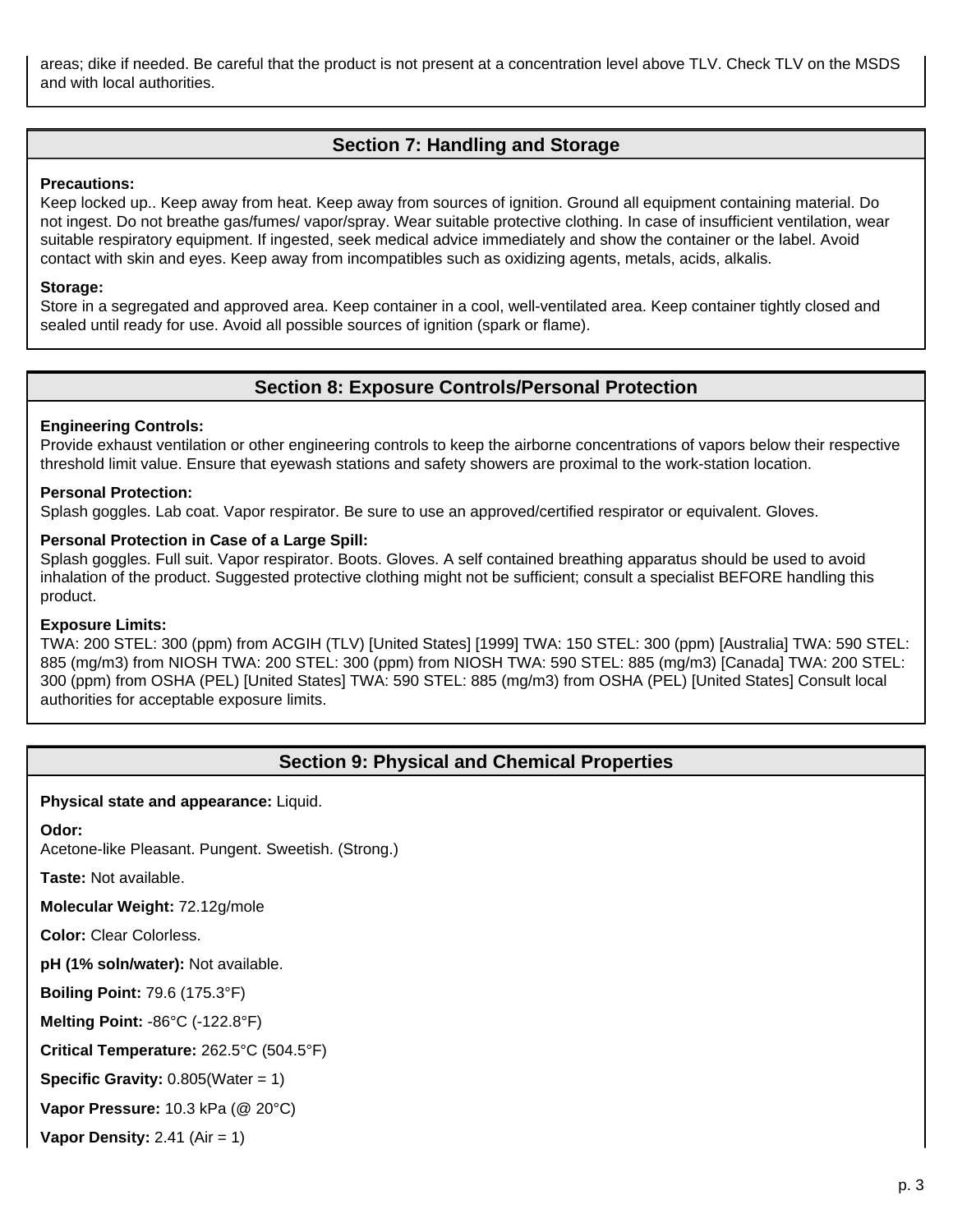**Volatility:** Not available.

**Odor Threshold:** 0.25 ppm

**Water/Oil Dist. Coeff.:** The product is more soluble in oil; log(oil/water) = 0.3

**Ionicity (in Water):** Not available.

**Dispersion Properties:** See solubility in water, diethyl ether, acetone.

**Solubility:** Soluble in cold water, diethyl ether, acetone.

### **Section 10: Stability and Reactivity Data**

**Stability:** The product is stable.

**Instability Temperature:** Not available.

**Conditions of Instability:** Heat, ignition sources, mechanical shock, incompatible materials.

**Incompatibility with various substances:** Reactive with oxidizing agents, metals, acids, alkalis.

**Corrosivity:** Non-corrosive in presence of glass.

#### **Special Remarks on Reactivity:**

Incompatible with chloroform, copper, hydrogen peroxide, nitric acid, potassium t-butoxide, 2-propanol, chlorosulfonic acid, strong oxidizers, amines, ammonia, inorganic acids, isocyanates, caustics, pyrindines. Vigorous reaction with chloroform +alkali.

**Special Remarks on Corrosivity:** Not available.

**Polymerization:** Will not occur.

### **Section 11: Toxicological Information**

**Routes of Entry:** Absorbed through skin. Dermal contact. Eye contact. Inhalation.

#### **Toxicity to Animals:**

WARNING: THE LC50 VALUES HEREUNDER ARE ESTIMATED ON THE BASIS OF A 4-HOUR EXPOSURE. Acute oral toxicity (LD50): 2737 mg/kg [Rat]. Acute dermal toxicity (LD50): 6480 mg/kg [Rabbit]. Acute toxicity of the vapor (LC50): 32000 mg/m3 4 hours [Mouse].

#### **Chronic Effects on Humans:**

MUTAGENIC EFFECTS: Mutagenic for bacteria and/or yeast. TERATOGENIC EFFECTS: Classified POSSIBLE for human. May cause damage to the following organs: gastrointestinal tract, upper respiratory tract, skin, eyes, central nervous system (CNS).

**Other Toxic Effects on Humans:** Hazardous in case of skin contact (irritant, permeator), of ingestion, of inhalation (lung irritant).

**Special Remarks on Toxicity to Animals:** Not available.

**Special Remarks on Chronic Effects on Humans:** May cause birth defects based on animal dats. Embryotoxic and/or foetotoxic in animal.

#### **Special Remarks on other Toxic Effects on Humans:**

Acute Potential Health Effects: Skin: Causes skin irritation. May be absorbed through the skin. Eyes: Causes eye irritation. Inhalation: Inhalation of high concentrations may cause central nervous effects characterized by headache, dizziness, unconsciousness, and coma. Causes respiratory tract irritation and affects the sense organs. May affect the liver and urinary system. Ingestion: Causes gastrointestinal tract irritation with nausea, vomiting and diarrhea. May affect the liver. Chronic Potential Health Effects: Chronic inhalation may cause effects similar to those of acute inhalation. Prolonged or repeated skin contact may cause defatting and dermatitis.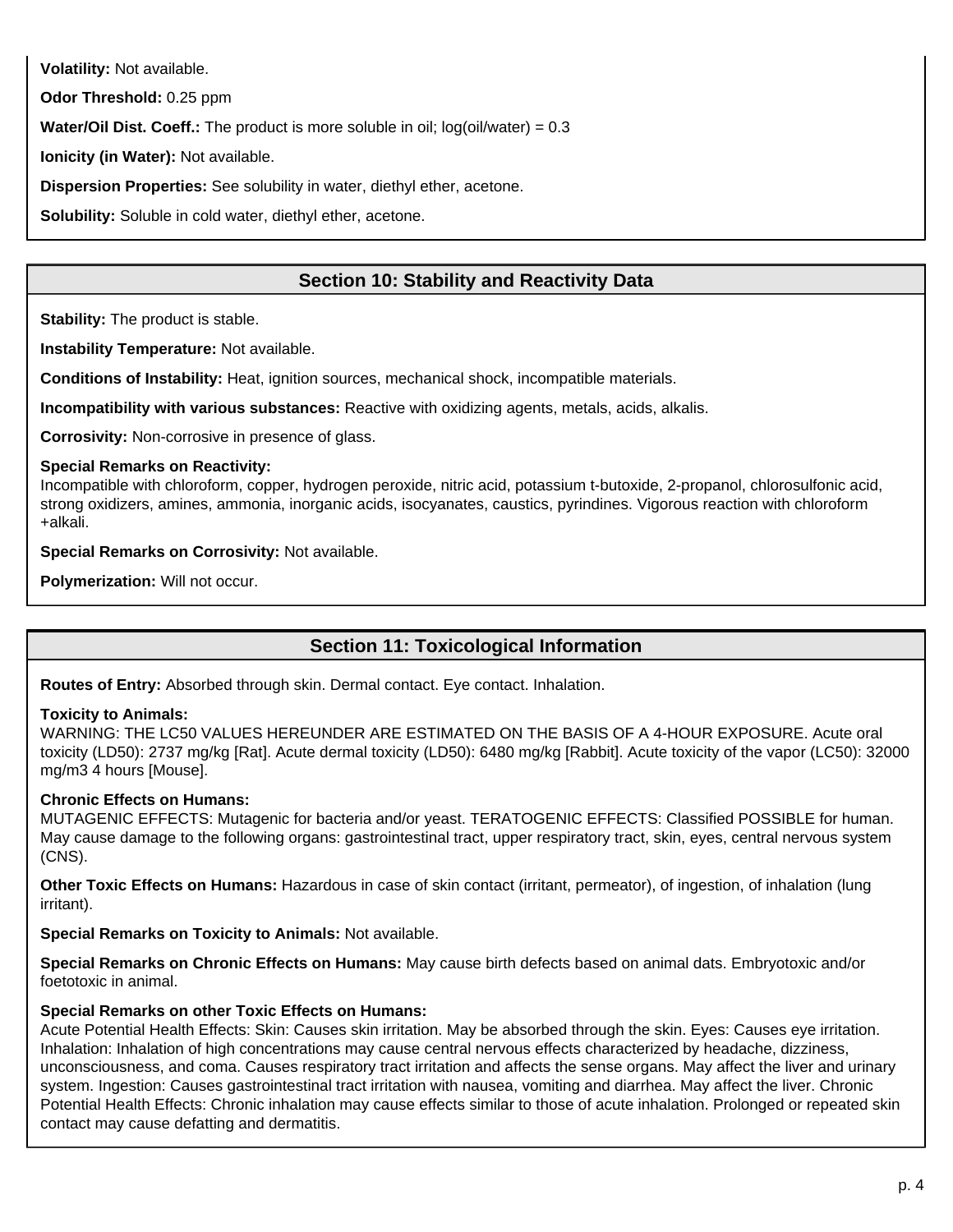# **Section 12: Ecological Information**

**Ecotoxicity:** Ecotoxicity in water (LC50): 3220 mg/l 96 hours [Fathead Minnow]. 1690 mg/l 96 hours [Bluegill].

**BOD5 and COD:** Not available.

### **Products of Biodegradation:**

Possibly hazardous short term degradation products are not likely. However, long term degradation products may arise.

**Toxicity of the Products of Biodegradation:** The product itself and its products of degradation are not toxic.

**Special Remarks on the Products of Biodegradation:** Not available.

## **Section 13: Disposal Considerations**

#### **Waste Disposal:**

Waste must be disposed of in accordance with federal, state and local environmental control regulations.

# **Section 14: Transport Information**

**DOT Classification:** CLASS 3: Flammable liquid.

**Identification:** : Ethyl methyl ketone UNNA: 1193 PG: II

**Special Provisions for Transport:** Not available.

### **Section 15: Other Regulatory Information**

#### **Federal and State Regulations:**

New York release reporting list: Methyl ethyl ketone Rhode Island RTK hazardous substances: Methyl ethyl ketone Pennsylvania RTK: Methyl ethyl ketone Minnesota: Methyl ethyl ketone Massachusetts RTK: Methyl ethyl ketone New Jersey: Methyl ethyl ketone California Director's list of Hazardous Substances: Methyl ethyl ketone TSCA 8(b) inventory: Methyl ethyl ketone TSCA 8(d) H and S data reporting: Methyl ethyl ketone: Effective: 10/4/82; Sunset: 10/4/92 SARA 313 toxic chemical notification and release reporting: Methyl ethyl ketone CERCLA: Hazardous substances.: Methyl ethyl ketone: 5000 lbs. (2268 kg)

#### **Other Regulations:**

OSHA: Hazardous by definition of Hazard Communication Standard (29 CFR 1910.1200). EINECS: This product is on the European Inventory of Existing Commercial Chemical Substances.

#### **Other Classifications:**

#### **WHMIS (Canada):**

CLASS B-2: Flammable liquid with a flash point lower than 37.8°C (100°F). CLASS D-2A: Material causing other toxic effects (VERY TOXIC).

#### **DSCL (EEC):**

R11- Highly flammable. R36/37- Irritating to eyes and respiratory system. S9- Keep container in a well-ventilated place. S16- Keep away from sources of ignition - No smoking. S25- Avoid contact with eyes. S33- Take precautionary measures against static discharges.

#### **HMIS (U.S.A.):**

**Health Hazard:** 2

**Fire Hazard:** 3

**Reactivity:** 0

**Personal Protection:** h